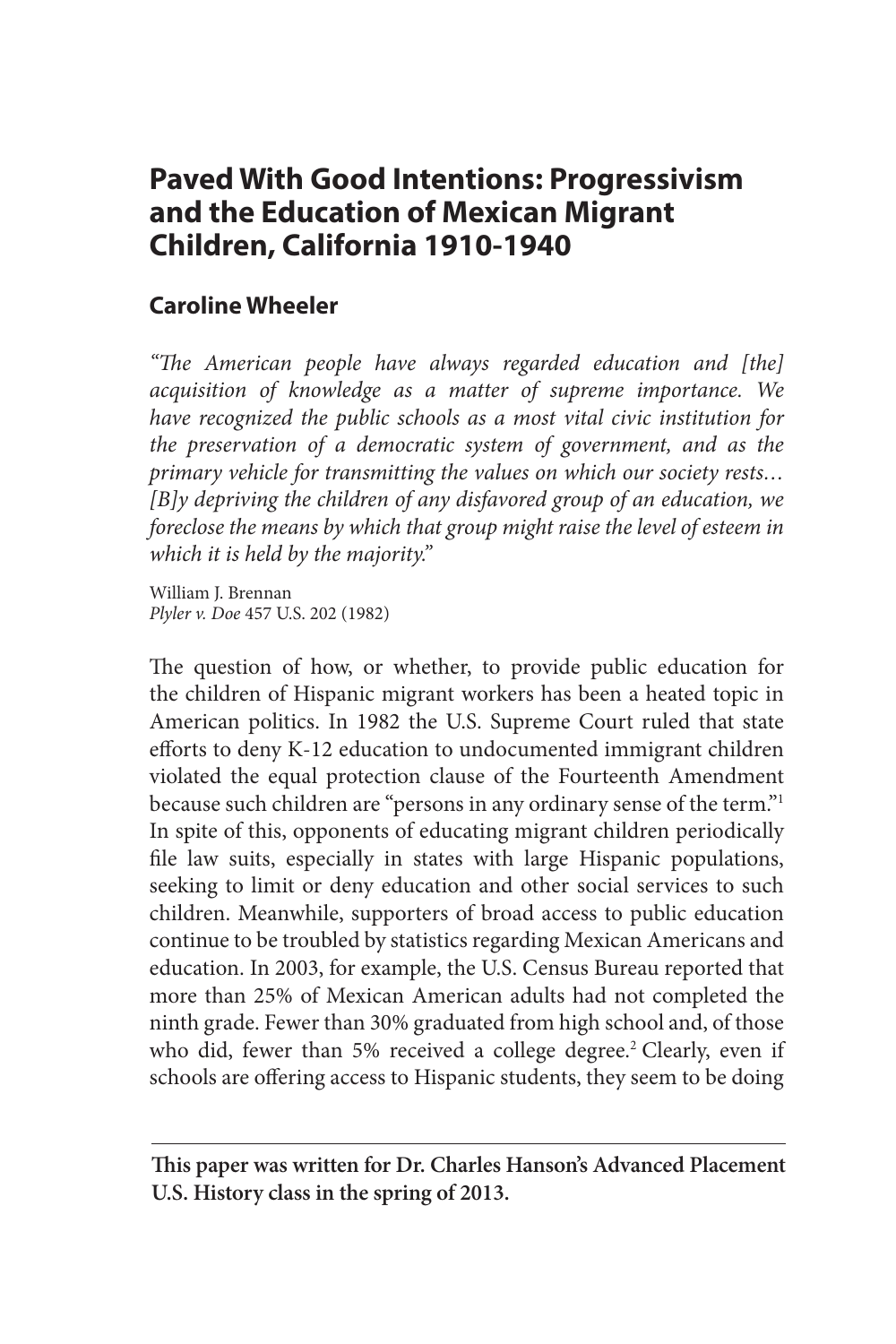a very poor job of providing meaningful education.

Both those who criticize universal public education and those who fret about the low quality of such education for migrant children unconsciously echo a debate from the Progressive Era in California. From 1910 to 1940, this argument played out in a fierce struggle about the purpose and reality of public education in California. State education officials, for example, publicly expressed and worked to implement progressive ideas about education, which included treating all children equally.<sup>3</sup> However, they faced strong resistance from local communities (especially in rural areas), which had both economic and racist arguments for restricting education to migrant children. Teachers often were caught between pressure from state officials and local school boards. Teachers also had their own self-interests to protect, since their social status as professionals depended on positive reviews by their local school boards.

The interplay between social justice ideals and racist sentiments, between selflessness and self-interest, between educational integrity and tacit acceptance of prejudice, is a complicated mixture with a few clear villains and no outright heroes. This paper will discuss, first, the efforts on the part of state education officials and public school teachers to extend universal public education to migrant children in California during this period. Then, it will describe the pushback from local communities. Finally, it will comment on how and why Progressive intentions failed to have immediate positive effect, and to some extent actually made the migrant children's education less equal.

#### **Changing Times: The Progressive Era**

The Progressive Era began in the late nineteenth century as a response to the rapid transformation of the United States from a rural, homesteading economy into an urban-industrial one. Industrialization threw agricultural workers off the land and replaced skilled craftsmen with cheap, unskilled labor. The profound social unrest that these changes caused posed a major problem for traditional ideals of American democracy. Previously, these values rested on the image of the yeoman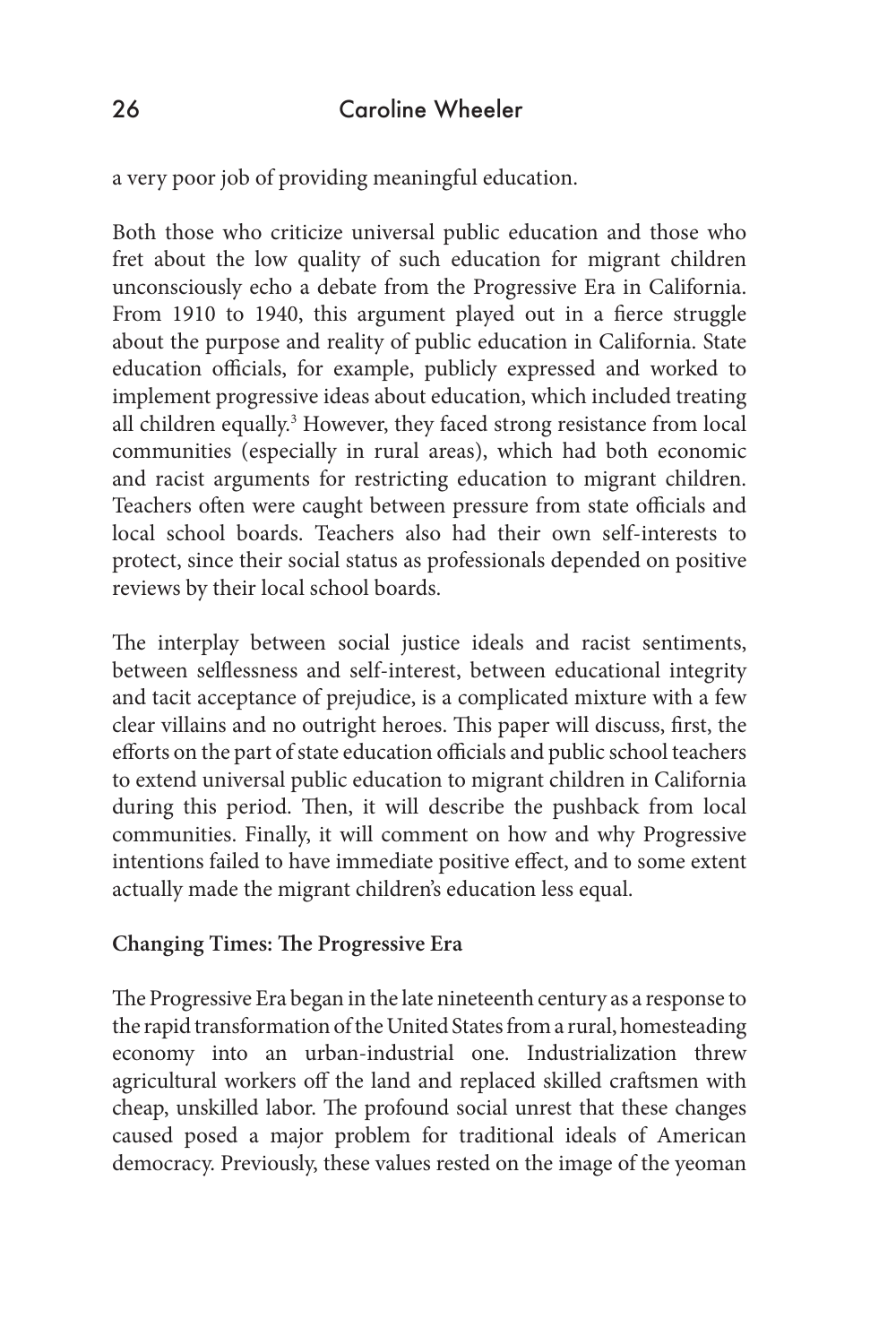farmer: self-reliant, virtuous, and independent. However, the growing imbalance in wealth between the corporations and the working classes raised the troubling image of a society divided by class issues.

In response, a generation of educated professionals (businessmen, journalists, professors) set out to reconcile American values with the new economic situation. In place of the individual self-reliant farmer or tradesman, these "Progressives" envisioned a society of people educated in and comfortable with the scientific method, people who could find creative solutions, rather than political partisanship, for social problems that affected entire communities. Progressives looked to government agencies as impartial institutions that could study problems, balance competing private interests, and find solutions that served the "public" interests, or the greater good.

Public education was a central issue for Progressives. In the face of fears that immigrants would harm American democracy by introducing foreign ideas, some Progressives argued that civics, or "Americanization" education, was vital for helping immigrants to fit into American society. Felix Warburg, a prominent New York banker and philanthropist, gave an interview to the *New York Times* in 1919. In it, he argued that the U.S. had a duty to provide a civics education to immigrants. "Make the immigrant a conscious American," he said, "a human being who understands what this country stands for…and he will make...a strong asset to the building up of this country."<sup>4</sup>

Warburg was among many philanthropists who funded Americanization programs at settlement houses, such as the Henry Street house in New York. Settlement houses in the urban Northeast and Midwest served as community centers for immigrants from all over Europe. They were places where adults could take classes in childcare, housekeeping, and sewing and could socialize with English speakers and learn about American customs.5

Other Progressives, like the education reformer John Dewey, believed that, while helping the immigrant assimilate was good, schools also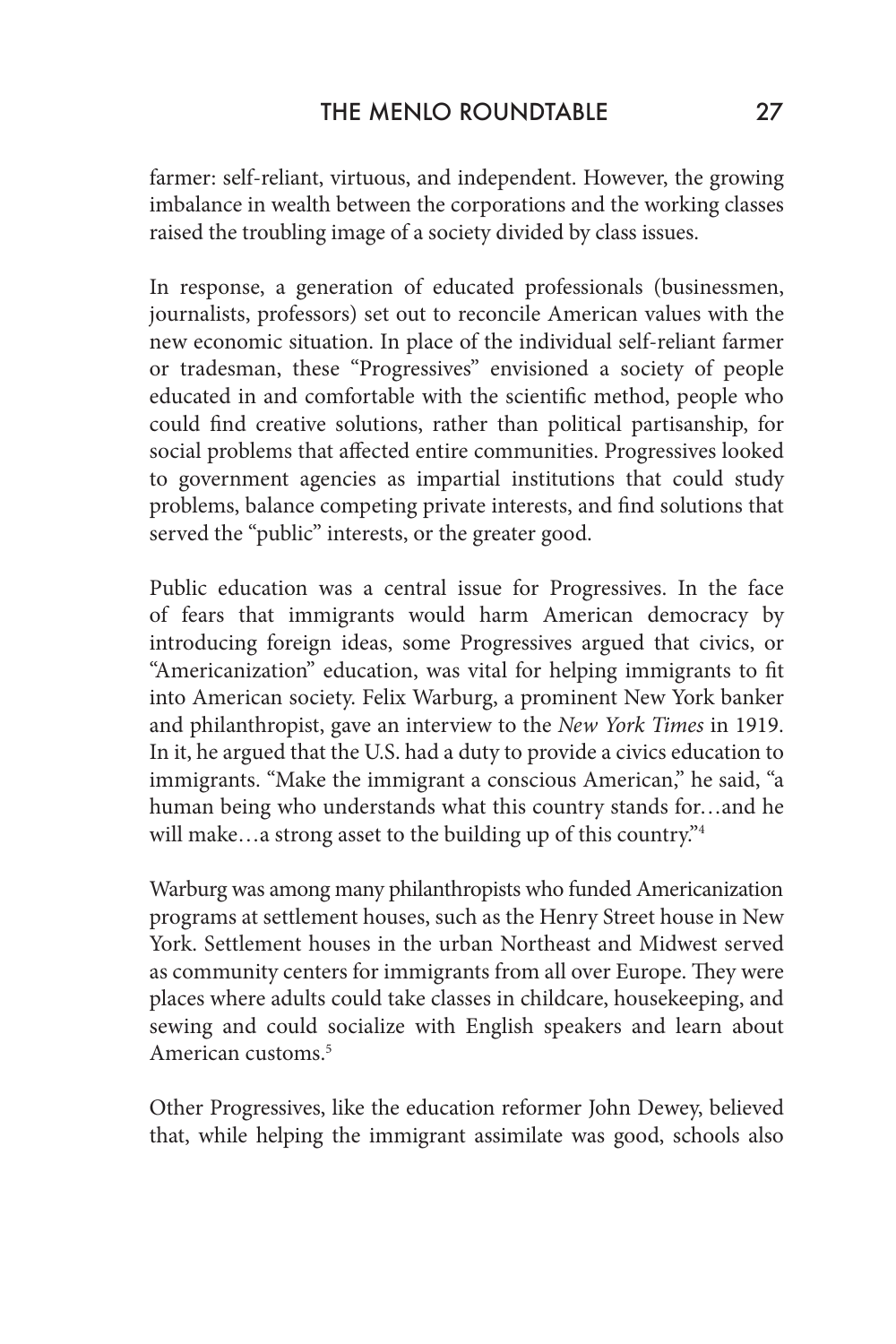needed to focus more on developing critical thinking and problemsolving skills. Students who could look at problems rationally were more likely to come up with new ideas for handling the unanticipated problems that arose in industrial societies. Because they believed that rational thinkers generally arrived at similar solutions, these Progressives believed that scientific thinking would lead to social harmony and prosperity. In progressive educators' views, new educational practices would lead students to be more socially conscious. In turn, they would be more apt to support reforms that improved all of society. Thus, Progressives focused on training and certifying teachers, and on establishing government oversight of curriculum and school quality.6

#### **Progressivism in the California State Department of Education**

In 1912, Californians elected the Progressive Hiram Johnson as Governor. Along with instituting political reforms, Johnson laid the groundwork for a state Department of Education (DOE), expanding the role of the Superintendent of Public Instruction to include an oversight commission and separate bureaus for teacher credentials, elementary, secondary, rural, and immigrant education.<sup>7</sup> In 1921 and then again in 1926, the state legislature passed laws specifically funding demonstration schools for migrants, Americanization classes for adults, and credentialed social workers to replace truant officers. Government support for migrant education continued throughout the Depression. In 1933, in response to an effort by the conservative California Taxpayers Association to cut the education budget, the legislature actually granted new taxes for school revenue, including stipends for teachers in rural areas with large influxes of migrant families who both moved into and around California.<sup>8</sup>

Helen Heffernan, a follower of Dewey's philosophy of education, was State Commissioner of Elementary and Rural Education from 1926 until 1965. She continually expressed her belief in education as the right of all children. "No problem," she wrote, "is more urgent than that of providing educational opportunity for migratory children…[This] is a challenge to the humanitarian impulses of growers, citizens, and educators. Shall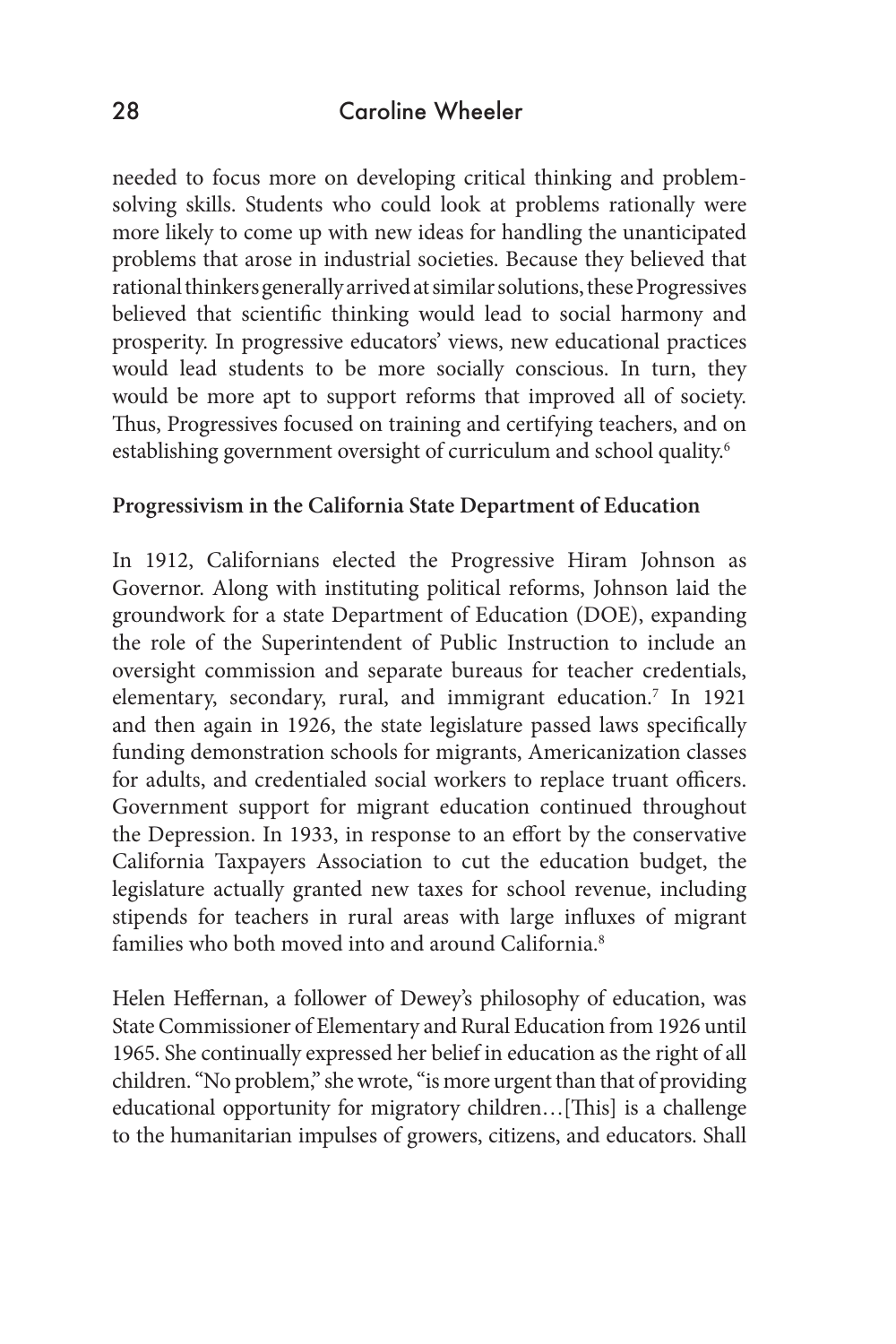these children, deprived of childhood's right to a home, be also neglected and underprivileged to suffer educational deprivation?"9

At first, state officials believed that migrant children should be educated in the same schools as other children. Georgiana Carden, the first State Attendance Officer, reported in 1924 that separate schools were not desirable and that the most important thing to do was to incorporate migrant children into regular classrooms as efficiently as possible. However, by 1926, Carden had changed her mind. In her attendance diary for 1926, Carden wrote that migrant children tended toward a "swamping" of the regular school to the detriment of the regular students. She was responding to a complaint from Isleton, a town in Sacramento County. Just before the end of term, a large group of Mexican migrant children showed up at this school, bringing with them a case of measles, which forced the school to close for a month. Outrage from the white community members following this incident resulted in the establishment of a separate school room for the migrant children shortly thereafter.<sup>10</sup>

It is important to remember that although state officials could recommend and encourage equal opportunity, in practice schools were run by local boards of education. The latter raised most of the money for their own schools and they reflected the interests and (often prejudiced) attitudes of their local communities. State officials had the best of intentions but few ways to turn these intentions into reality.

# **Local Opposition**

Although technically it was illegal in California to separate Mexican and white children into different schools, in practice informal segregation was widespread in both rural and urban school districts.11 The practice was less visible in urban school districts because there frequently was more than one school building per district and effective segregation was glossed over by the concept of drawing boundary lines for specific "neighborhood" schools. In rural districts, however, there often was only one school. The protests that Georgiana Carden mentioned were just one of a constant stream of complaints about educating Mexican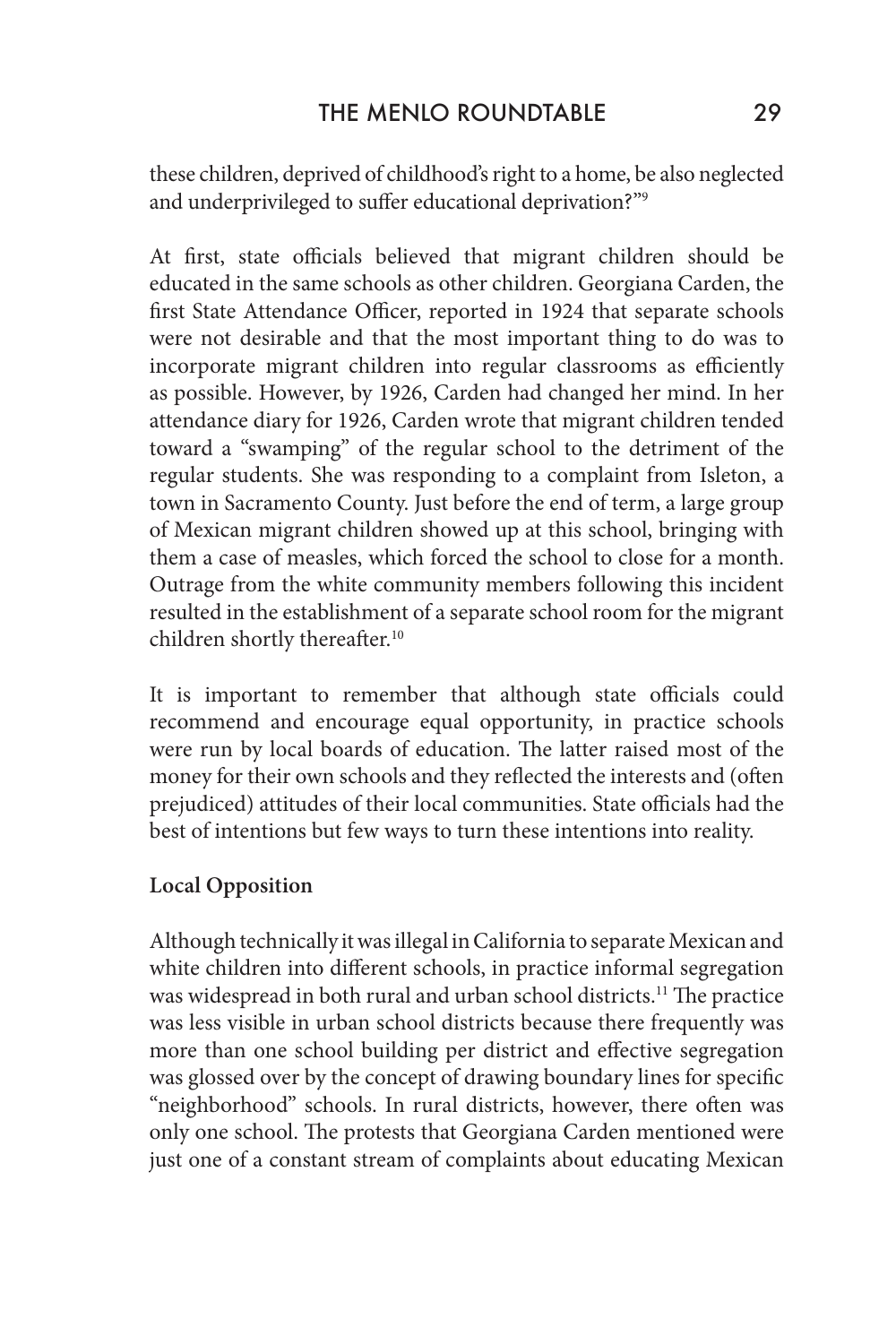children in the same schoolroom as white children.12

In his 1976 article "Always the Laborer, Never the Citizen: Anglo Perceptions of the Mexican Immigrant During the 1920s," historian Mark Reisler explored the popular perception of Mexican workers as passive and obedient. They were said to be possessed by an inherent laziness, "mañana spirit," meaning that they did not effectively plan ahead and therefore never felt the need to compete with American farmers for work, content to remain in the lowest paying, yet most physically demanding jobs.13 The Mexican workers were seen as unfit for any job other than manual labor, a view that was used to justify the segregation of children from Mexican families, believing that they had no need of proper education. In this circular reasoning, Mexicans had no need of proper education because their rightful place, maybe even their preferred place, was in the field.

State officials and teachers continually confronted the unwillingness of local school boards to provide anything other than the absolute minimal funding for migrant education. In his "Biennial Report to the State Department of Education 1927-1928," William J. Cooper, California State Superintendent of Public Instruction from 1927 to 1929, recalled the negative reactions of white citizens to the idea of providing money for the cause of educating migrant children. Their reaction, he explained, was caused by their intense prejudice and anger at the Mexican children for slowing down the normal school process due to their lack of knowledge of the English language and American customs.<sup>14</sup> Similarly, a young rural schoolteacher named Nora Kreps quoted opinions expressed by white ranch owners, one of whom scolded her for her work, saying, "teach them and they are no longer good for ranch work."15 Kathleen Weiler also quotes a farm manager: "Mexicans are a happy people," he said. "They don't want responsibility, they want just to float along, sing songs…Education doesn't make them happier; most will continue to do the same sort of work at the same wages as if they had never attended school. It only… teaches them to read the wrong kind of literature."16

Even when state officials bowed to public pressure and created separate schools, there were still constant attempts to avoid educating migrant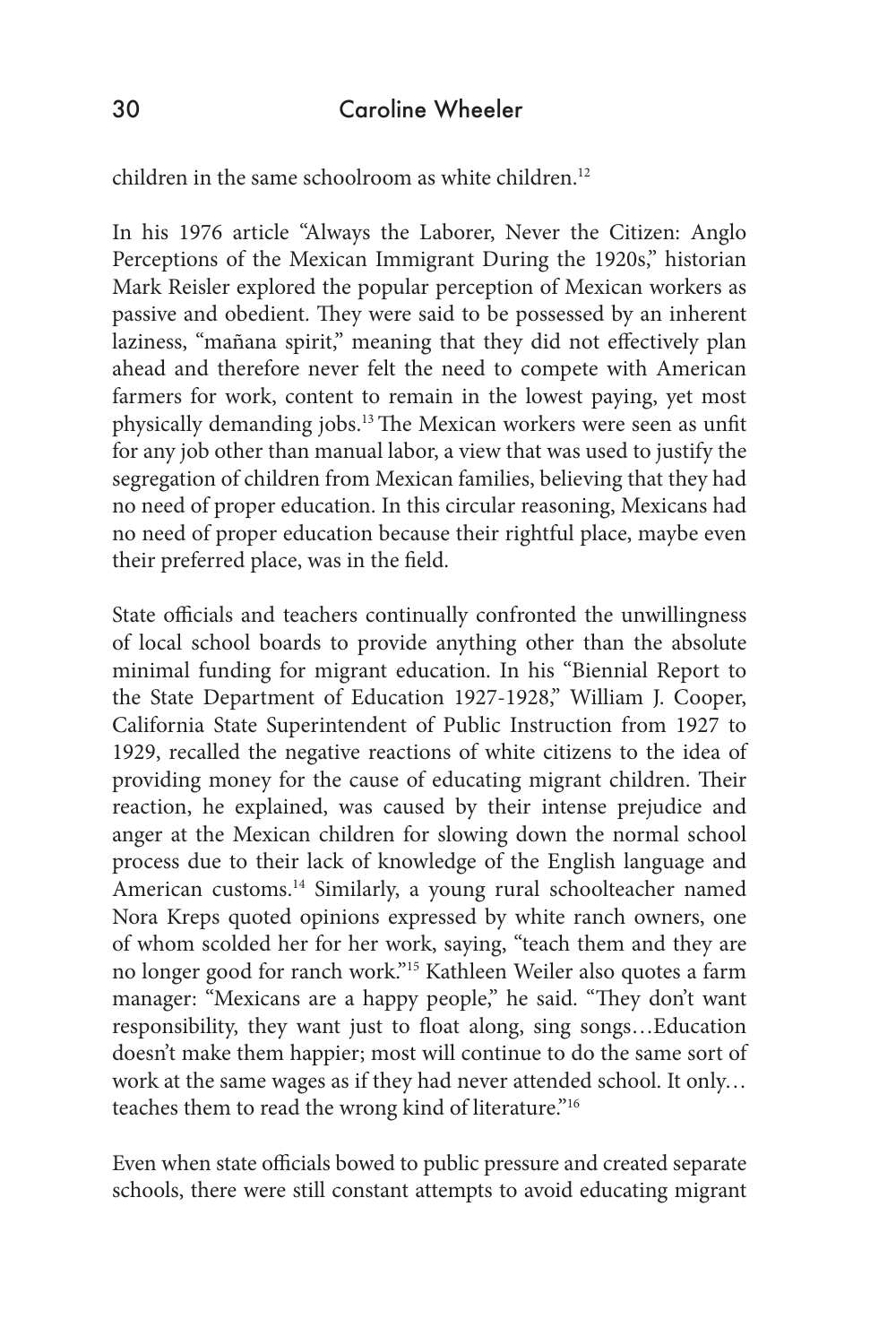children. An article in the *San Jose Mercury Herald*, for example, written by a member of the California Schoolmasters' Club, noted the success of a special migrant school. The children attended from 7:30 in the morning until noon, when they were released early to go work in the fields, harvesting walnuts with their parents for the remainder of the day. With this system in place, the article noted proudly, the workers were able to pick more walnuts than they had prior to the creation of the immigrant schools.<sup>17</sup> State officials elsewhere noted that, in Ventura County, the separate migrant schools were held in "an apricot drying shed, one garage, one machine shop…two cloak rooms with the partitions removed." Superintendent Cooper noted wearily, "We find in the wealthiest districts the coldest hearts, and a very strong sentiment in opposition to any schooling for these Mexican children…. Today one trustee told us, 'Here we have twenty-six of our own children…and we have given up our anterooms to the Mexicans so that our children have no place to hang their hats. We positively cannot take any more, and will do nothing more to help take care of them."<sup>18</sup>

#### **Caught in the Middle: Schoolteachers**

If state officials were benevolent but ineffective and local school boards were antagonistic and all too effective, what about the teachers? Teachers were on the front lines of the struggle between state officials and local school districts. In the 1910s and 1920s, state officials pushed hard to get schools to hire instructors, but many school boards considered it "madness to discuss spending money…for these despised people."19 Americanization teachers—people who didn't teach many academic subjects but focused on language skills, civics, and hygiene and nutrition—were hired, reluctantly. Rural teachers like Nora Kreps walked a fine line. They knew they had to appeal to enough Mexican families to justify the cost of their salaries, but they couldn't speak out on behalf of these families without offending the agri-business leaders who had great influence over the rural school boards, and thus over the teachers' jobs.<sup>20</sup>

Most Americanization teachers were young, college-educated women, not from particularly wealthy families. They were inspired by Progressive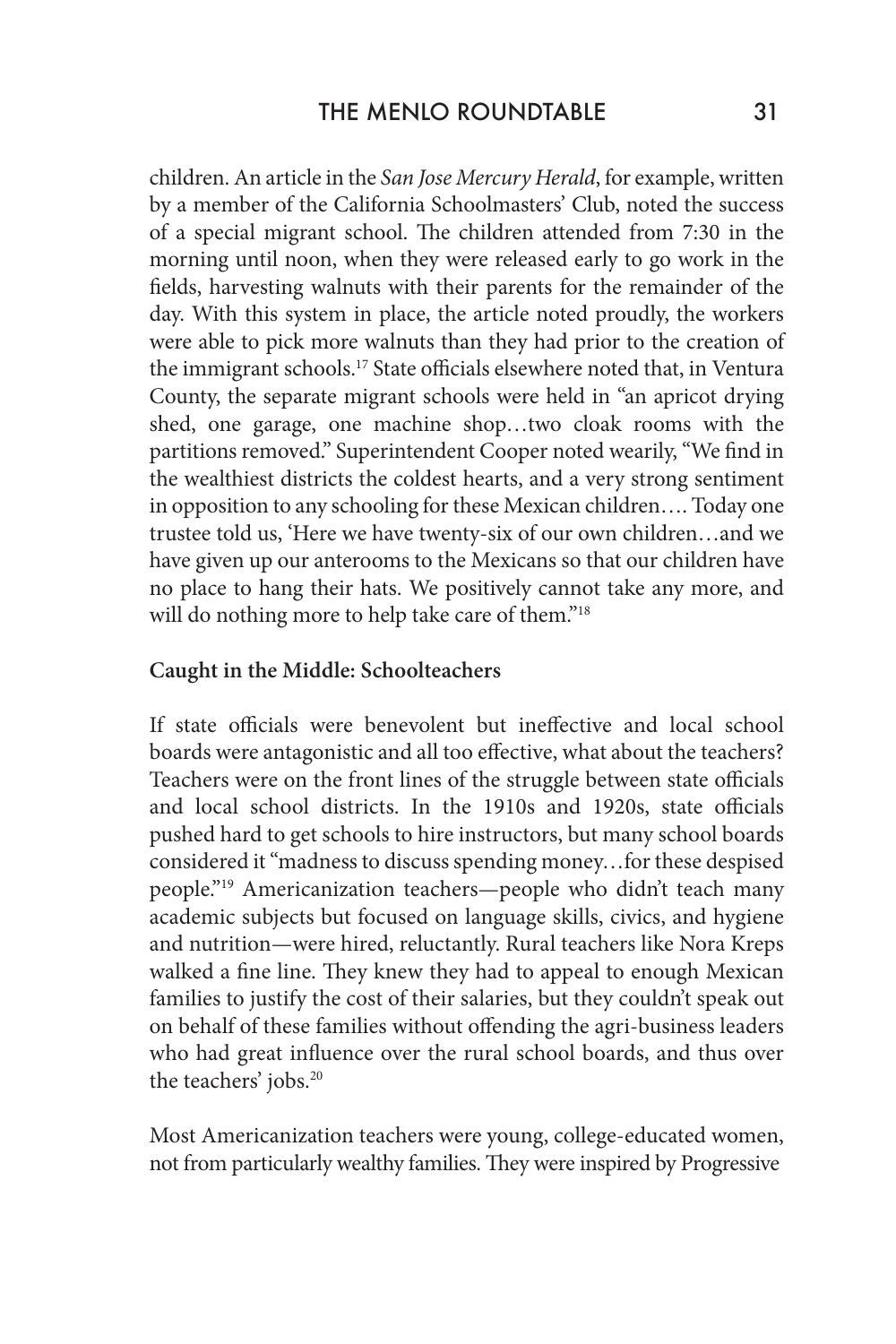ideals to see teaching as a benevolent profession in which they could help schools work harmoniously with local communities to meet social needs. These teachers also had to be somewhat adventurous, for they were making a cross-cultural journey, getting to know and work with people of different ethnicities and economic classes. Kathleen Weiler provides insight into the role Americanization programs played in creating social position and status for these teachers in the eyes of their pupils and in society. Americanization programs were relatively well-paying and steady jobs that gave teachers an aura of competence and cultural superiority in their role as overseers of migrant lifestyles. There also was the subtle, yet unmistakable, "power of whiteness" that was derived from working in a room full of foreign immigrants.<sup>21</sup> It is impossible to evaluate the teachers without taking into account both their ideals and their interests.

The State DOE provided sample curricula and guidelines for setting up classrooms for migrant children. Although officials like Heffernan were well aware of the discrimination against such children, the guidelines reflected the most optimistic of educational ideals, emphasizing dramatic play, nature studies and independent projects as appropriate lessons.<sup>22</sup> In the kindest interpretation, such guidelines reflect the joy that many teachers took in expanding their own world views by learning about the lives of their pupils.23 Almost immediately, though, teachers of migrant children confronted the brutal realities of their students' lives. First, there was the simple lack of funding and supplies within the schools themselves. In her 1927 article, "Teaching the Children of Seasonal Workers," Clara Coldwell discusses, among many other reasons, how lack of equipment, especially the "shortage of suitable textbooks," made educating the children of migratory workers a challenge.<sup>24</sup> Beyond supplies, classes were held in drying sheds, there was massive overcrowding, attendance officers ignored children who were absent because they were working in the fields, and friends and neighbors continually wondered why teachers were wasting their time on such people.

Some Americanization teachers recognized that the stereotypes about Mexicans reflected the living conditions in migrant camps more than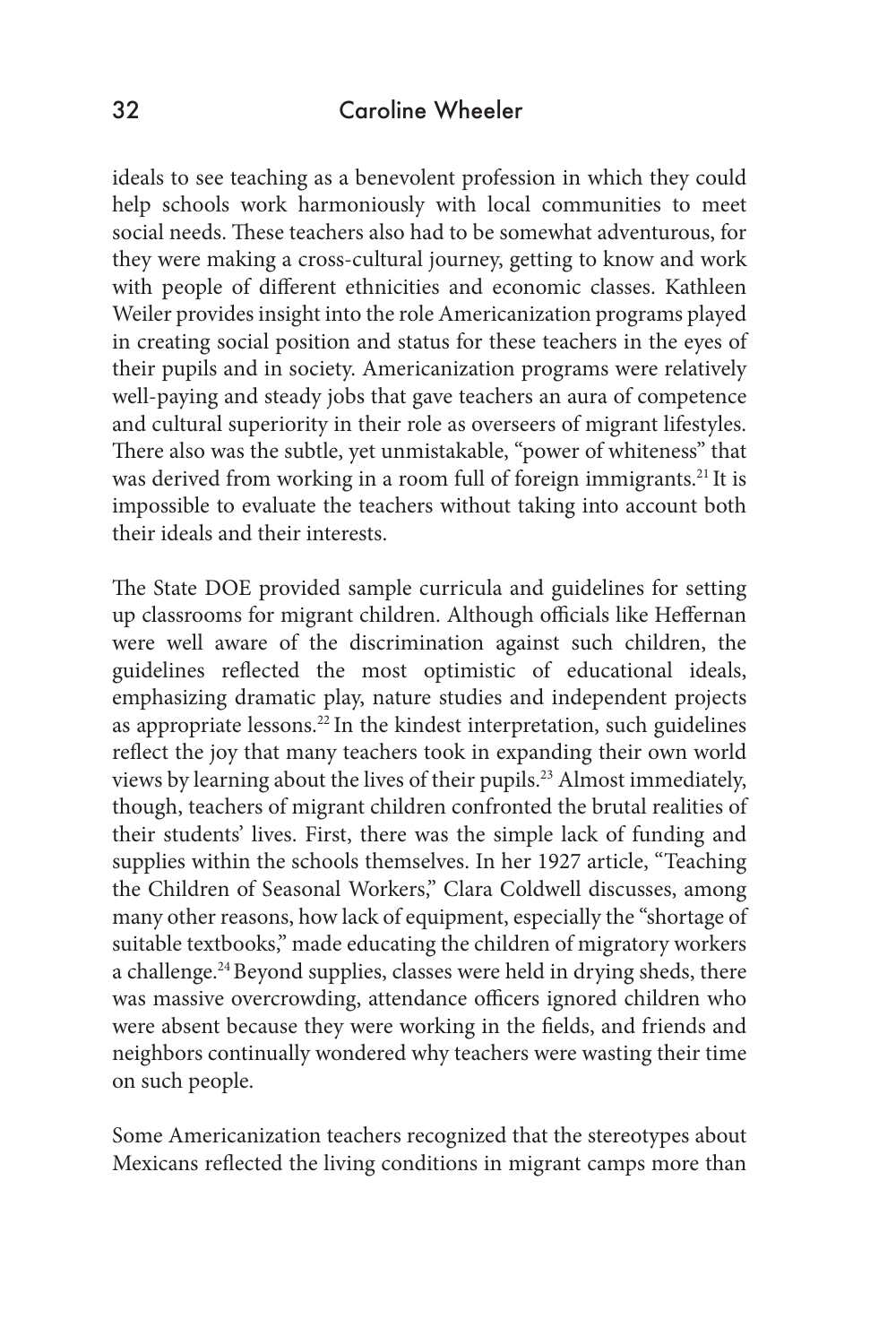their innate character or intelligence. While school board members could criticize migrant families for "the indifference…to social standards that, if not carefully supervised, may lower or break down pupil morale of the entire school," teachers saw the difficult problems children faced: they were in poor health, lacked proper nutrition and clothing and frequently were tired and disoriented from constant travel.25 Migrant teachers frequently had to appeal to the charity of local women's clubs, another Progressive institution, for emergency food or clothing donations.

Positive attention from teachers was noteworthy for migrant families. For example, Cesar Chavez, the leader of the United Farmworkers Union and the son of migrants, remembered a young teacher who came to visit his family, curious about why Chavez and his siblings were behind in school. He noted how astonishing such a visit was, because the teacher cared enough to get to know them as people.<sup>26</sup> Chavez's account of his experiences as a migrant child is significant because it provides a firsthand example of a positive relationship between schoolteachers and migrant children where the teacher wanted to understand how to help the children succeed. Similarly, in her "Diary of a Schoolteacher in the Imperial Valley," Nora Kreps expressed affection and concern for the wellbeing of her students, to whom she made home visits and also provided "wholesome" after-school activities and evening social events for teenagers. Kreps, who kept the diary on behalf of the Survey of Race Relations, a project sponsored by Stanford University under the direction of the sociologist Robert Park, was not free of prejudice. She used stereotypes regularly. However, as she got to know their lives and troubles and ambitions, she marveled in her diary, "I am getting to the point where I am almost more at home with brown faces than with white."27

Teachers like Kreps and Corinne Seeds, who began her teaching career as an Americanization teacher in 1914 and went on to become a nationally recognized leader in progressive education, clearly grew to understand the social limits and frustrations of their students. Their observations of themselves as teachers reflected a mixture of unease,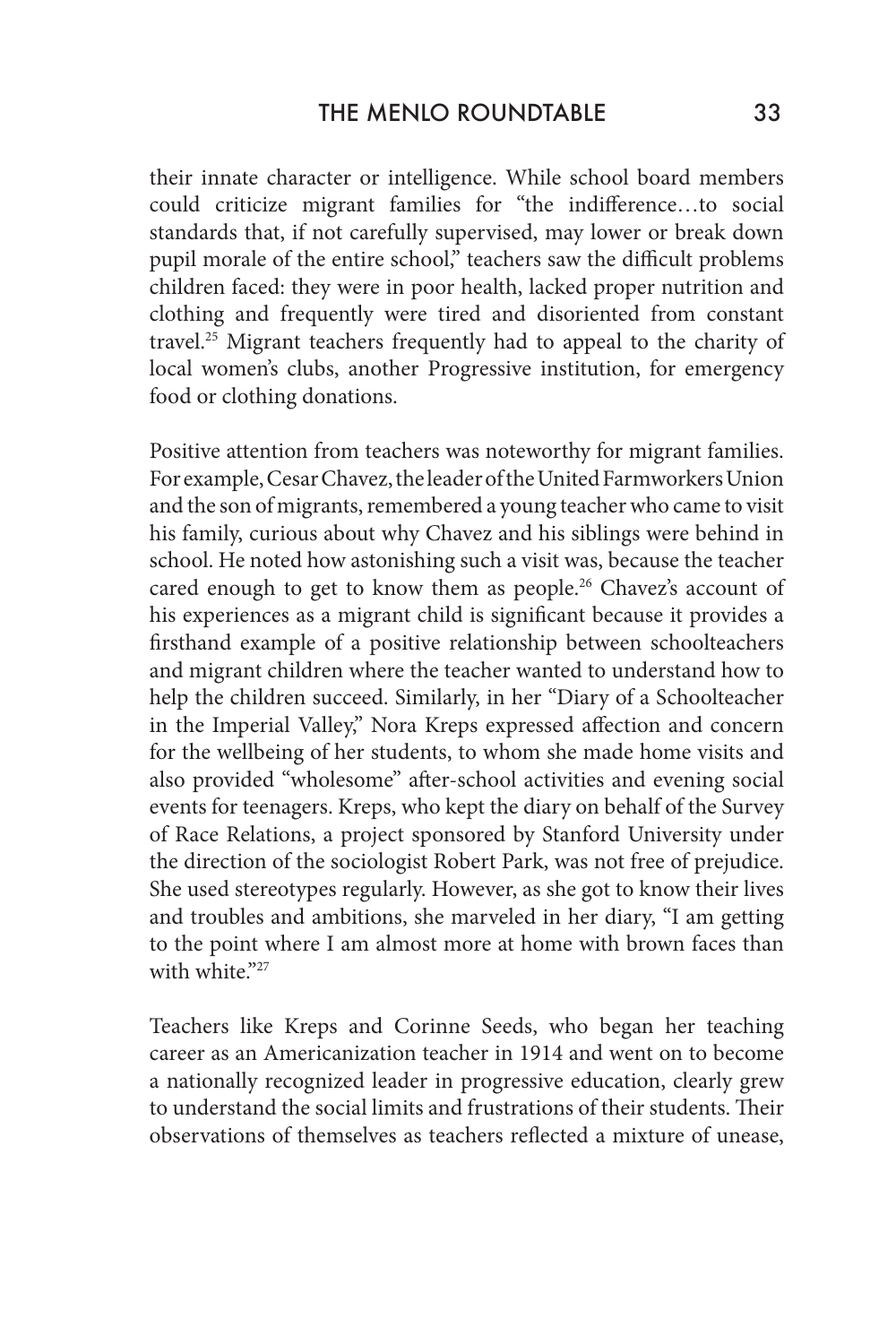compassion, stereotyping, and a very clear understanding of the exploitative working conditions under which their pupils lived.<sup>28</sup>

However, Americanization teachers were not, and were never intended to be, academic teachers. Americanization programs aimed to socialize adults. They were not intended to be substitutes for children's primary education. In California's rural counties, by contrast, Americanization programs often were the best, indeed the only, education that could be offered to Mexican migrant children.

#### **Results of Progressive Reform**

Did Progressivism improve the lives of migrant children? On the face of it, the answer has to be "no." After 1926, state officials largely gave up trying to integrate Mexican children into rural white schools. Given the resistance from local school districts, separate schooling was the best available alternative. There is ample evidence to support the argument that such separate schooling had a negative effect on Mexican children's education. In "Children of the Harvest: The Schooling of Dust Bowl and Mexican Migrants During the Depression Era," Paul Theobald and Ruben Donato examine the interplay of prejudice, economics, and inferior schooling. It was easy for schools to justify segregating Mexican children, even those who were American citizens, by arguing that they had special language needs. The arrival of white Dust Bowl migrants made the economic issues more visible because white migrants (like many Mexicans) spoke English but were behind in schoolwork due to frequent interruptions caused by following the harvest. School districts either had to acknowledge the socioeconomic conditions that affected all agricultural workers or treat the white "Okies" as inferior as Mexicans. School districts largely chose the latter, isolating all migrant children in special classrooms and treating them as problem students who threatened the morals of the local white children. Since migrants were seen as fit only for fieldwork, classes focused on vocational training and domestic management. Then, this second-class education was used as an example of why migrants were incapable of academic work and therefore never gained the opportunity to escape fieldwork.<sup>29</sup>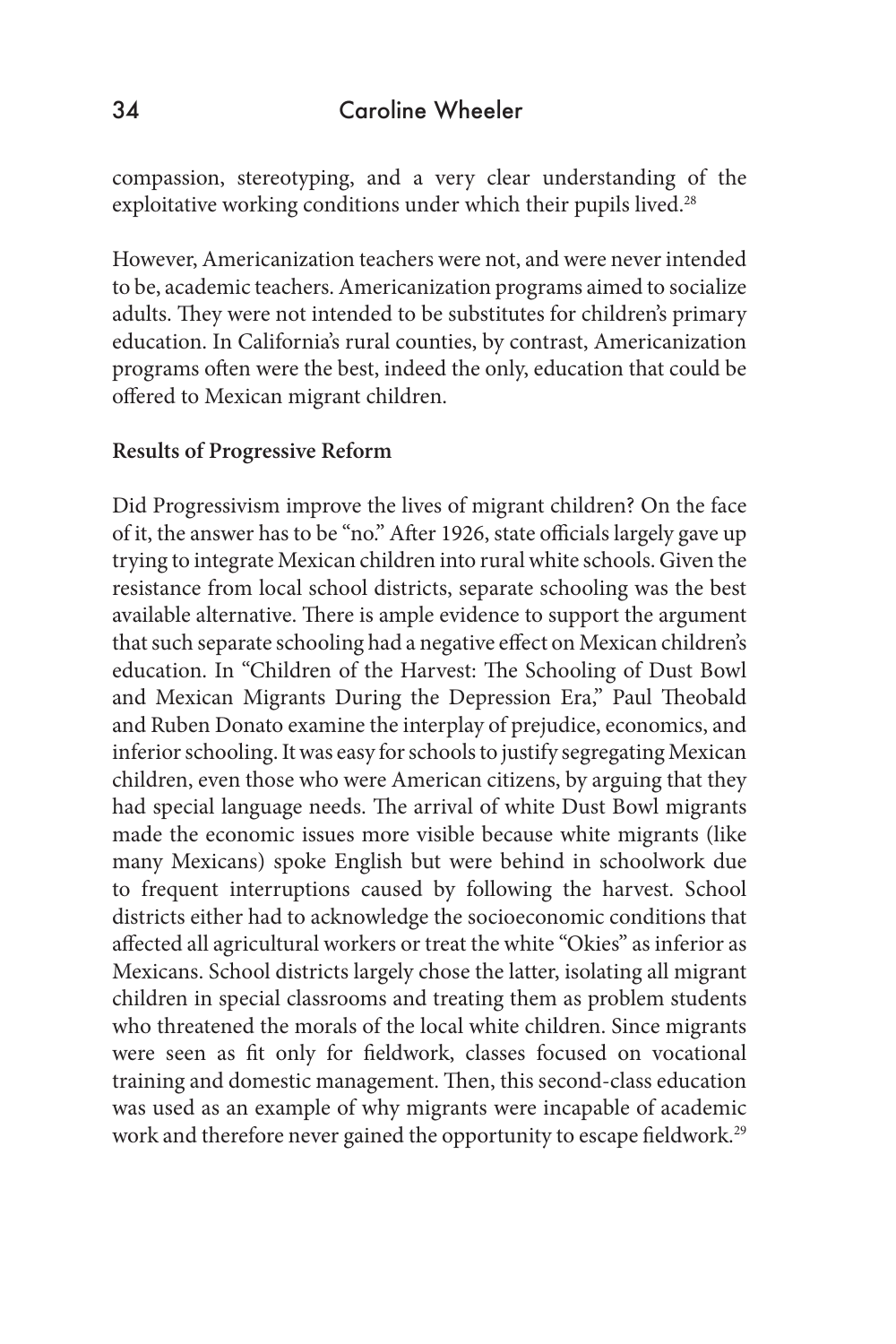Similarly, Gilbert Gonzalez, in "Segregation of Mexican Children in a Southern California City," discusses how the idea of Mexicans as intellectually inferior made educating them seem like an unnecessary financial burden on the white community. He offers a harsh critique of Americanization education, saying that, by definition, it implied a deficiency in the immigrants' culture.<sup>30</sup>

Interestingly, in "Becoming Mexican," David Torres-Rouff offers both a critique of segregated schools and a sort of indirect support for their effects. Torres-Rouff traces the way in which urban school districts also came to create separate white and Mexican schools by the late 1920s. While not allowed legally to segregate the two communities, local districts bowed to pressure from white-dominated PTAs and drew school boundary lines that generally isolated Mexican neighborhoods from white ones. They also gave superintendents the power to transfer white pupils into white schools if their homes happened to be "stranded" in a Mexican area. Ironically, this segregation was justified by using the sympathetic-sounding phrase that "the special needs" of Mexican children weren't adequately being met in white schools.<sup>31</sup>

The consequences of such separate schooling have played out ever since. Beginning in the 1930s, IQ testing became very interesting to the education community. Mexican and white schools became opportunities for researchers to study student achievement. But with Mexican schools still focusing on language learners and vocational rather than academic skills, lower scores for Mexicans reinforced the rationale for separation.32 Torres-Rouff discusses the vicious cycle set up by IQ testing, in which prejudice leads to conditions that limit test scores, which in turn reinforces perceptions that Mexican students were inherently inferior.<sup>33</sup>

Is there a more positive way to read these results? Torres-Rouff argues that it was ironic that Americanization programs offered all sorts of socializing activities, but never allied with or recognized the existence of ethnic/religious organizations that also were engaged in efforts to organize ethnic communities (church groups, athletic leagues, men's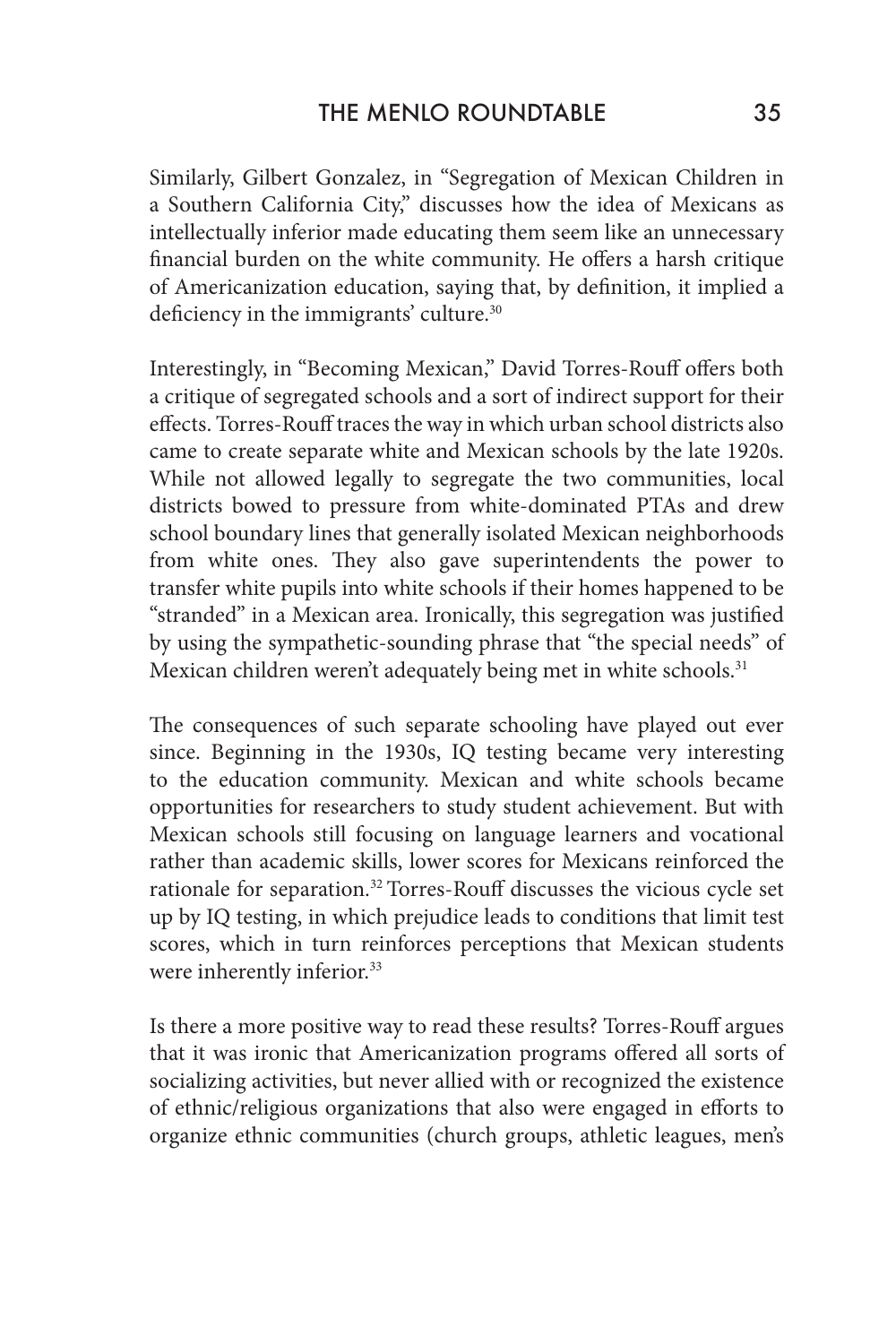clubs, etc.). When the school communities became ethnically isolated, Mexican families turned back toward their own cultures, developing a Mexican identity and, in Torres's words, "Becoming Mexican" as a source of identity and pride.<sup>34</sup>

Benny Andres offers a different reading of Americanization. Using Nora Kreps as an example, he argues that the system of Americanization schools offers an example of a positive race-relations cycle, in which individuals go through stages of separation, accommodation, and then acceptance of a culturally pluralist perspective. Kreps was not free from the prejudices of her day, but she was open-minded and perceptive and, as she grew to know her pupils, she found things to value in their culture even as she grew more critical of the consumerism and crassness of some aspects of American culture.<sup>35</sup> Under this interpretation, Americanization might have positive consequences, as white teachers first became comfortable with people from other cultures and then became good examples for others.

Probably the best criticism of Progressive efforts came in the form of a 1946 court case. With Gonzalo Mendez, a prosperous farmer, as lead plaintiff, a group of Mexican American parents sued their school district in Orange County, California for preventing their children from attending the white school in their neighborhood. Importantly, they did not claim racial discrimination. Instead, they sued for discrimination on the basis of national origin and the supposed language deficiency of children whose families had been in California for generations.

On February 18, 1946, Senior District Court Judge Paul McCormick ruled in favor of Mendez. He found that segregated schools were an unconstitutional denial of equal protection under the Fourteenth Amendment. The school district appealed to the 9<sup>th</sup> Circuit Court of Appeals, claiming that Federal courts had no jurisdiction over education. The schools argued that students were separated because of the handicap of language barriers and that non-English speaking students needed separate schools until they acquired language proficiency. Several national organizations, such as the NAACP (represented by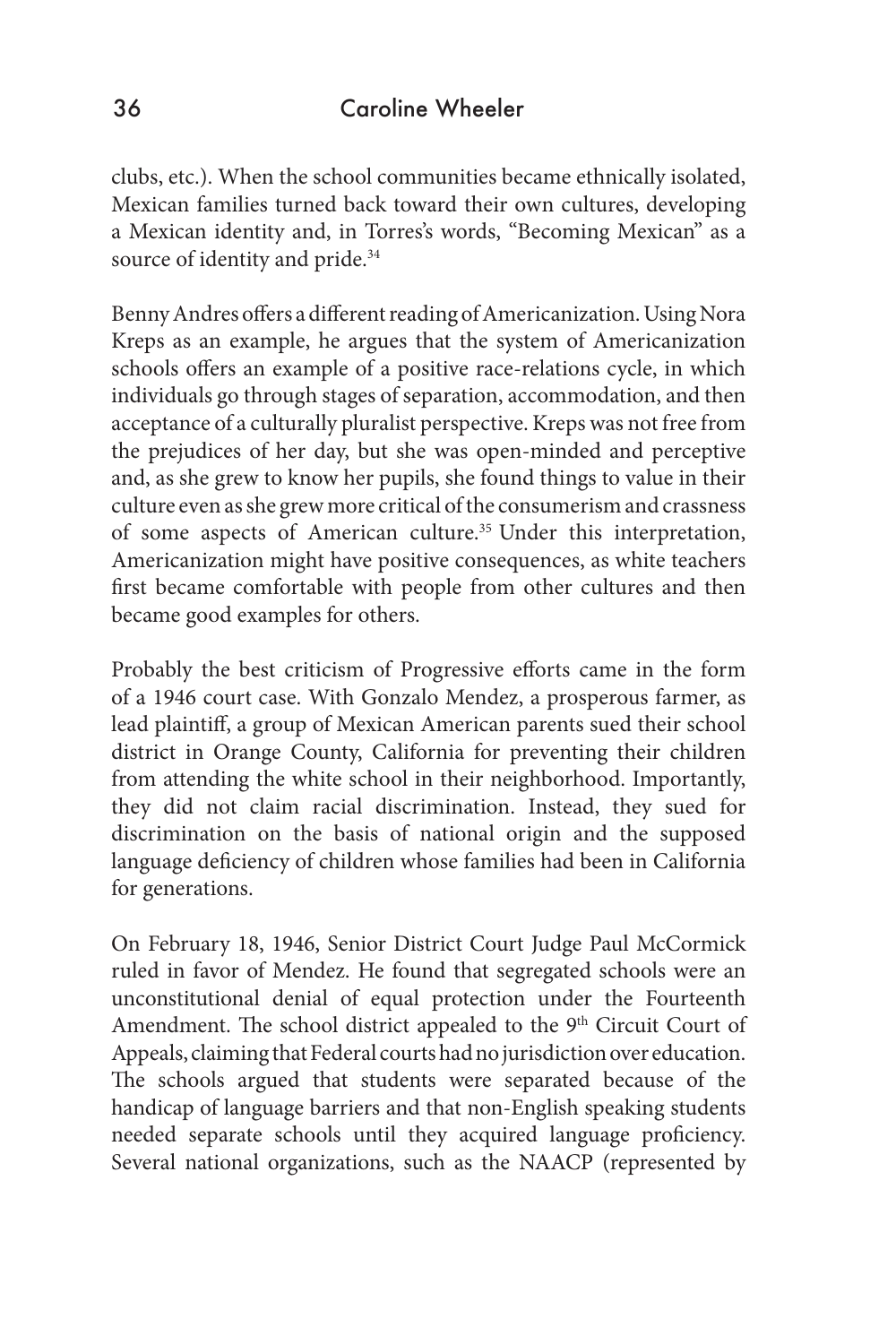future Supreme Court Justice Thurgood Marshall, who eight years later argued the *Brown v. Board of Education* case) filed amicus briefs supporting the Mendez family and the District Court ruling.

In early 1947, the 9<sup>th</sup> Circuit Court of Appeals upheld the lower court decision, but not on the equal protection grounds. That would have overruled the 1896 Supreme Court case, *Plessy v. Ferguson*, which established the "separate but equal" ruling. Instead, the  $9<sup>th</sup>$  Circuit upheld the case on the grounds that California law provided for segregation *only* for "children of Chinese, Japanese, and Mongolian parentage." Because "California law does not include the segregation of such children because of their Mexican blood," the Court held that it was unlawful to segregate the Mexican children.<sup>36</sup>

The *Mendez* case apparently was the first case in which segregated education was successfully challenged in Federal Court, but it is interesting here because the California Governor at the time was Earl Warren, who later was appointed Chief Justice of the Supreme Court by President Eisenhower in 1953 and who presided over the *Brown* case. As a young lawyer, Warren was strongly influenced by the Progressive governor Hiram Johnson. He was elected as a Republican Governor in 1942 and then re-elected in 1946 and 1950 on the basis of his Progressive principles to modernize the state government to make it more efficient and honest. Following the 9th Circuit decision on *Mendez*, Governor Warren signed a law in June 1947 that repealed all remaining school segregation statutes in the California Education Code.<sup>37</sup>

# **Conclusion**

What does the *Mendez* case say about Progressive efforts to educate migrant children? First, it does tilt the argument more in favor of Gonzalez's analysis and away from that of Torres-Rouff. Gonzalez harshly criticized the Americanization schools. Torres-Rouff` argued that separate schools allowed Mexican families to create a community and define a separate identity as "Mexican." The *Mendez* case demonstrates that Mexican families were well aware of the secondclass status of their schools and wanted their children to be able to attend the academically superior white schools.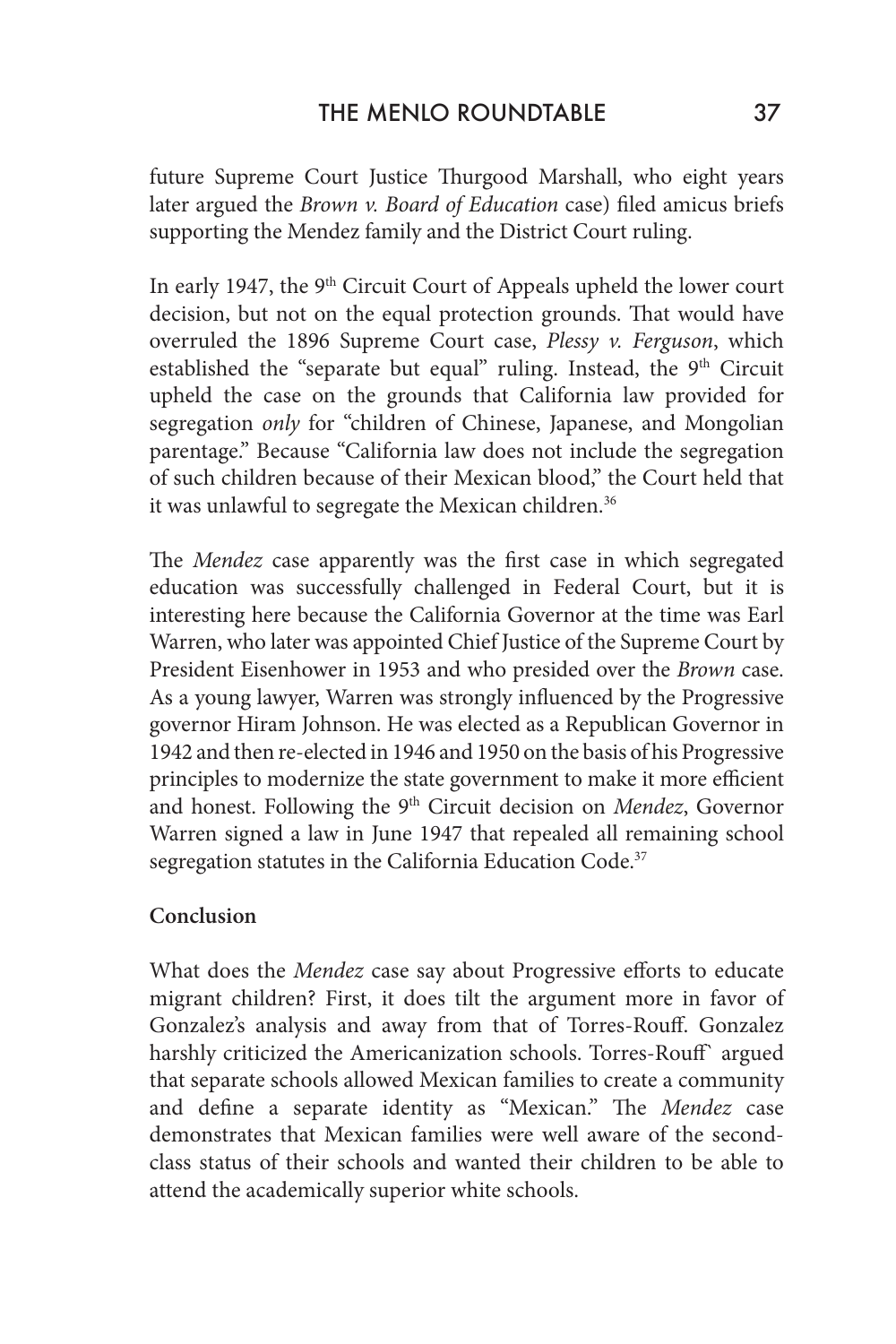The case also challenges the Progressive desire for social harmony and the belief that an independent government agency could find a solution that was best for society. Progressive principles were hopeful, supporting as they did a vision of a world where people found common ground. In rural California, however, education officials and teachers encountered overwhelming human misery that, at the same time, seemed invisible even to those who lived in daily sight of it. It is hard to judge them harshly for sacrificing one ideal in order to achieve a modest level of social services and training for migrant children. However, the *Mendez* case shows that, in giving in to the desires of white families to have separate schools while trying to get Mexican children some education, the California state education system placed the idea of balancing private interests above protecting individual rights.

It does little good to condemn the education officials and Americanization teachers because they did try to help the migrant children at a time when local schools ignored or isolated them. The best that can be said of the Progressives is that they were witnesses. They didn't turn away, and for some, like Heffernan and Seeds, they spent the rest of their lives working on behalf of educational improvement. The experience allowed the white teachers like Kreps to expand their own horizons and see their pupils as unique human beings rather than part of a faceless, foreign crowd. In that respect, these educators set the stage for Americans to become comfortable with cultural pluralism. Still, the *Mendez* case approached the issue as one of individual, not social, rights. From this perspective, the Progressive viewpoint failed to see that social balance—while it might be easier—actually was dangerous to the individual's right to equal treatment.  $\bullet$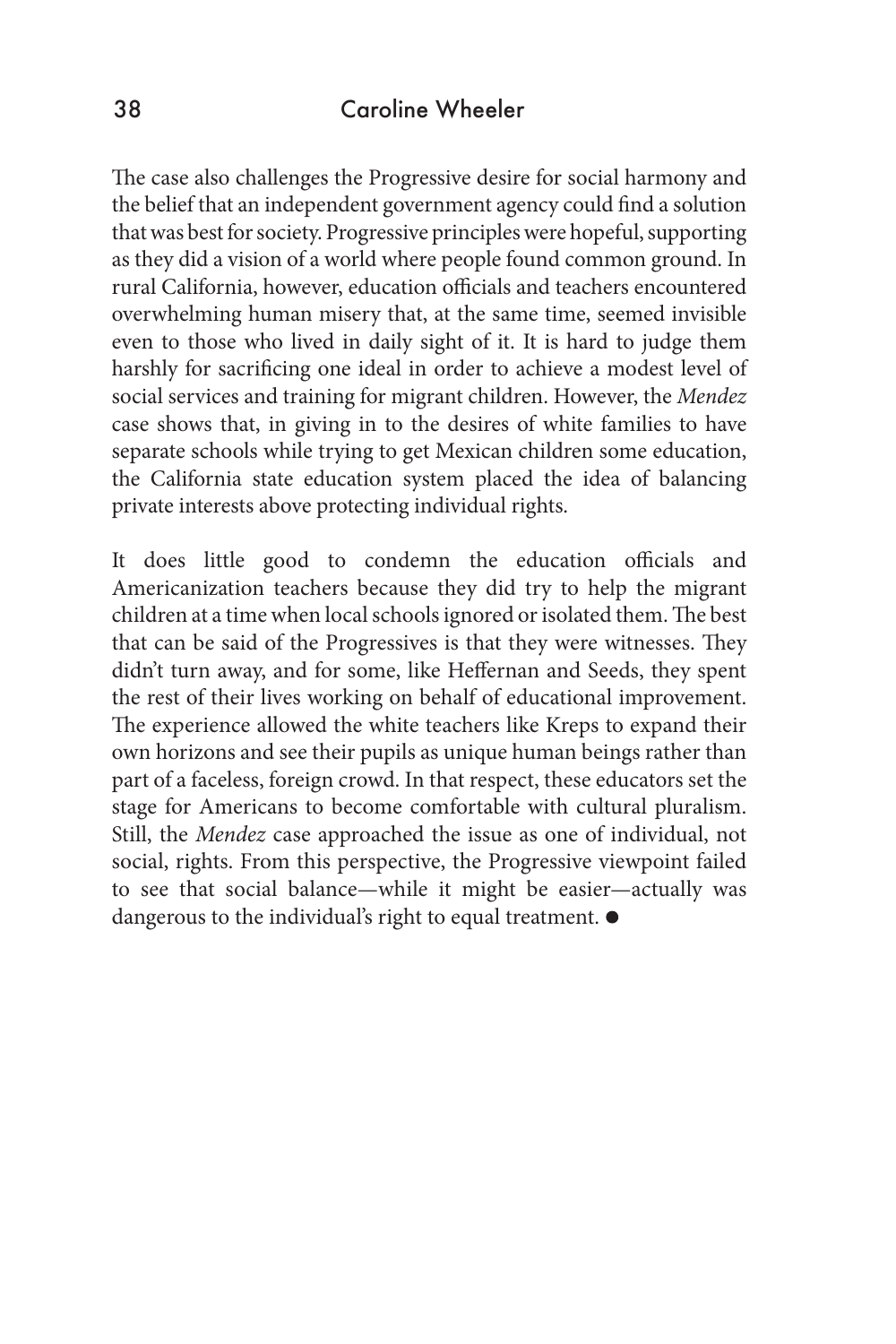### **Notes**

1. Plyler, Superintendent, Tyler Independent School District v. Doe, 457 U.S. 202 (1982).

2. "Barriers to Educational Opportunities for Hispanics in the United States," in M. Tienda and F. Mitchell, *Hispanics and the Future of America: National Research Council (U.S.) Panel on Hispanics in the United States* (Washington, D.C.: National Academies Press, 2006), 6.

3. Helen Heffernan, "The Education of Migrant Children in Ventura County," *Western Journal of Education* (1929): 8, in Weiler," Schooling Migrant Children," 119.

4. Felix Warburg, "Urgency of Americanization," *New York Times*, July 6, 1919.

5. Louise Carroll Wade, "Settlement Houses," In *Encyclopedia of Chicago*. N.p.: Chicago Historical Society, 2005.

6. John Dewey, "My Pedagogic Creed," *School Journal* 54 (1897): 77-80.

7. "Agency History," Department of Education Records, F3752: California State Archives, at: www.oac.cdlib.org/findaid/ark:/13030/ tf3779n5p1/admin/#bioghist-1.33 (Online Archives of California)

8. Kathleen Weiler, "Schooling Migrant Children: California, 1920-1940," *History Workshop* (1994): 119-122.; *Meeting the Challenge: A History of Adult Education in California*. (Sacramento: California Department of Education, 2005) 4-5.

9. Heffernan, "Education of Migrant Children," 8.

10. Georgiana Carden, "Georgiana Carden Papers," University of California – Berkeley, Bancroft Library, 1920-46 in Weiler, "Schooling Migrant Children," 199, 122.

11. David Torres-Rouff, "Becoming Mexican: Segregated Schools and Social Scientists in Southern California, 1913-1946," *Southern California Quarterly* 94, no. 2 (2012): 92.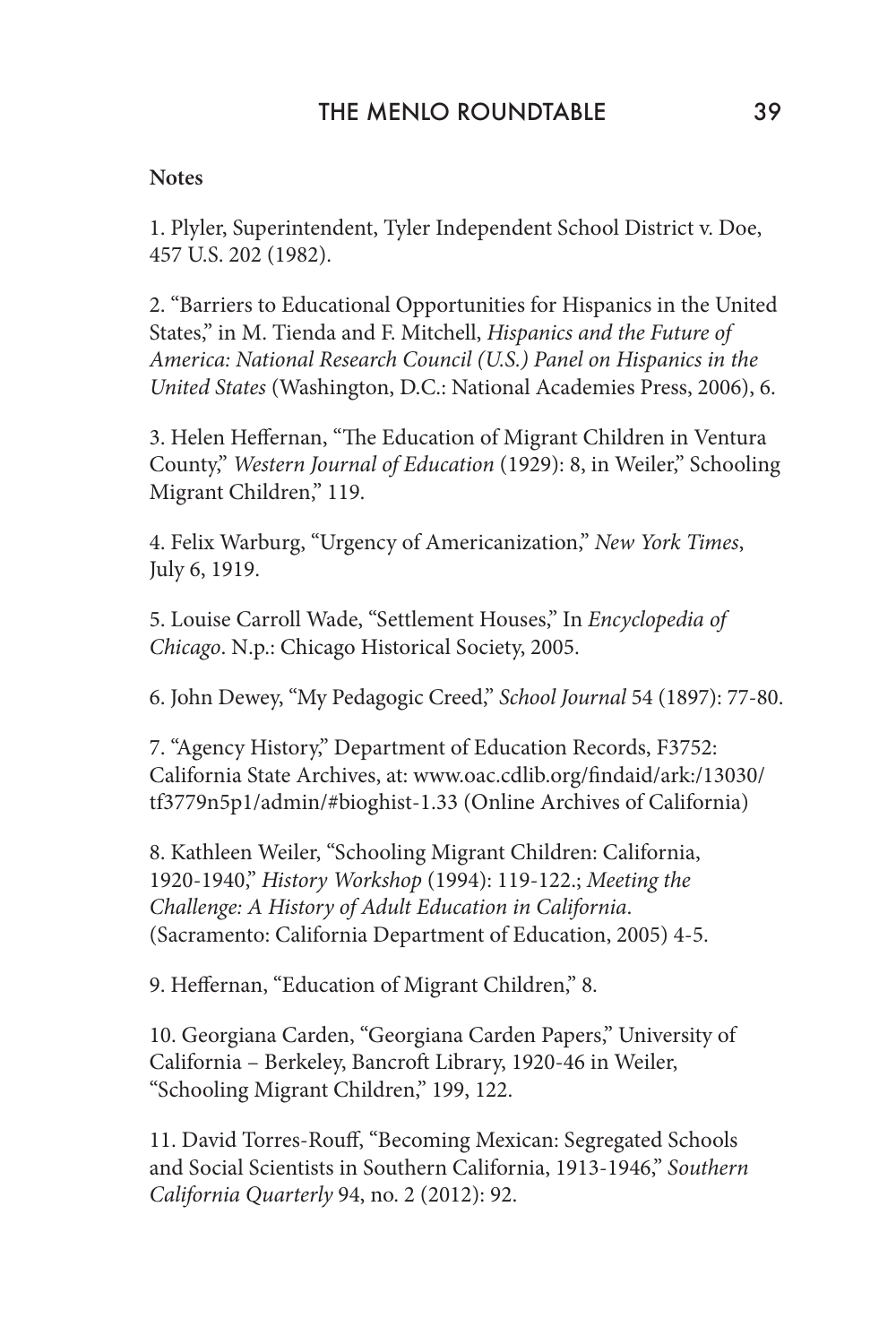12. Weiler, "Schooling Migrant Children," 124-127, 134-136.; Gilbert G. Gonzalez, "Segregation of Mexican Children in a Southern California City: The Legacy of Expansionism and the American Southwest," *The Western Historical Quarterly* 16 (1985): 55-76.; Benny J. Andres, Jr., "I Am Almost More at Home with Brown Faces than with White": An Americanization Teacher in Imperial Valley, California, 1923-1924," *Southern California Quarterly* 93, no. 1 (2011): 81-87.

13. Mark Reisler, "Always the Laborer, Never the Citizen: Anglo Perceptions of the Mexican Immigrant during the 1920s," *Pacific Historical Review* 45 (1976): 234.

14. William J. Cooper, *Biennial Report of the State Department of Education 1927-1928*, (1928) in Weiler, "Schooling of Migrant Children," 125.

15. Nora E. Kreps, "Diary of a Schoolteacher in the Imperial Valley," *Survey of Race Relations Collection* Folder 57, Box 24 n (Stanford, CA: Hoover Institute Archives, Stanford University, 1924): 27.

16. Weiler, "Schooling Migrant Children," 125.

17. "Principals' Club Meets in Gilroy: Will C. Wood Speaks to School Heads of Four Counties," *San Jose Mercury Herald*, 1922.

18. Cooper, "Biennial Report," 37. in Weiler, "Schooling Migrant Children," 125.

19. Ethel Richardson, "Doing the Thing That Shouldn't Be Done," *The Survey* 56 (1926): 298. in Andres, "I am Almost More at Home," 81.

20. Andres, "I am Almost More at Home," 84-86.

21. Kathleen Weiler, "Corinne Seeds and the Avenue 21 School: Towards a Sensuous History of Citizenship Education," *Historical Studies in Education* (2002) 1-10.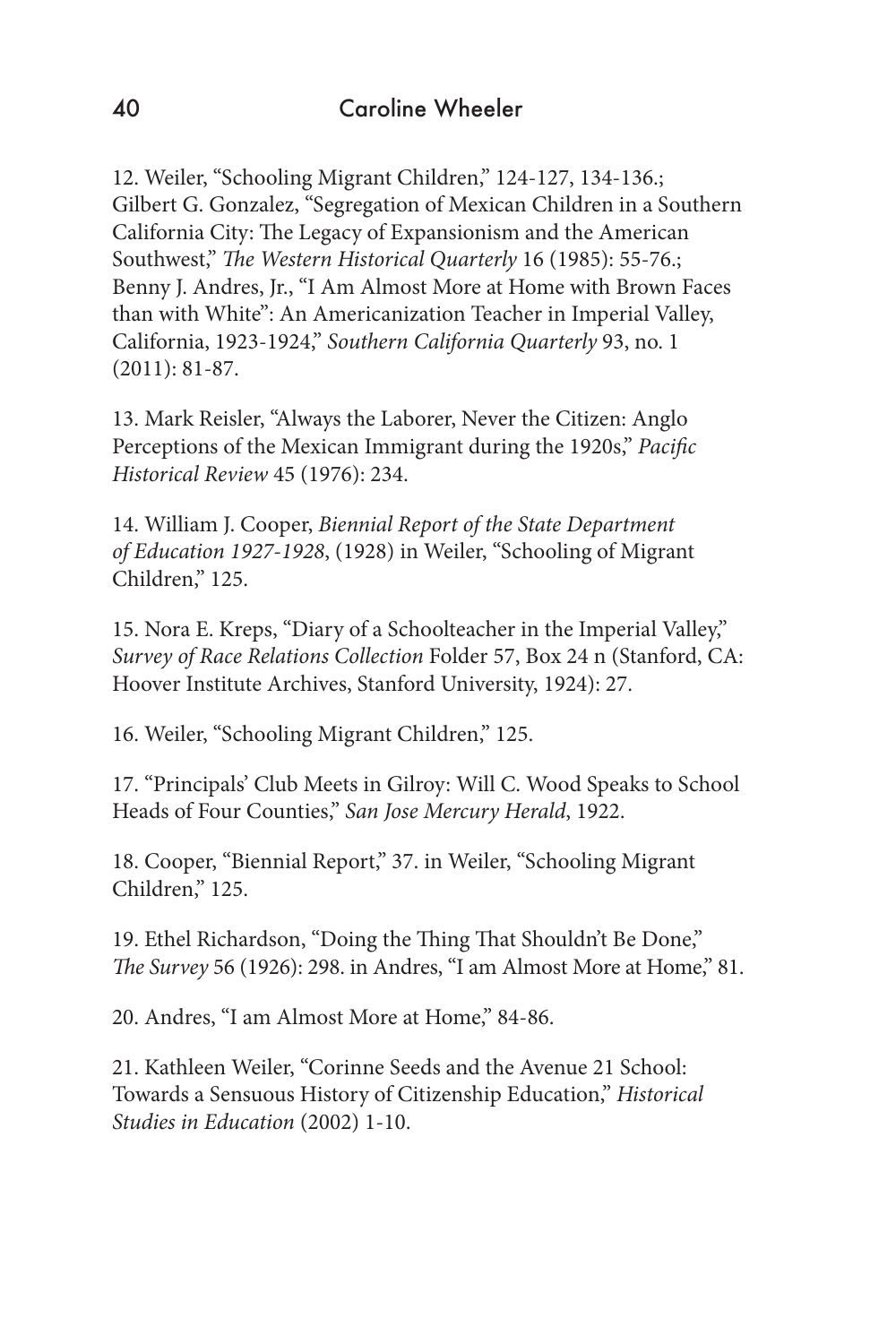# THE MENLO ROUNDTABLE 41

22. Gladys Potter, "Specific Suggestions for the Organization of Instruction in Emergency Schools," *California Journal of Elementary Education* 7, no.3 (1939): 134-48. in Weiler, "Schooling Migrant Children," 137.

23. Hazel B. Poole, "Americanizing the Teacher of English," *The English Journal* 16 (1927): 705-10.

24. Clara Coldwell, "Teaching the Children of Seasonal Workers," (1927). in Weiler, "Schooling Migrant Children," 124.

25. Weiler, "Schooling Migrant Children," 135.

26. Cesar Chavez, in Studs Terkel, *Hard Times: An Oral History of the Great Depression* (New York: Pantheon Books, 1970), 56.

27. Kreps, "Diary of a Schoolteacher," 22.

28. Weiler, "Corinne Seeds," 1-10.

29. Paul Theobald and Ruben Donato, "Children of the Harvest: The Schooling of Dustbowl and Mexican Migrants during the Depression Era," *Peabody Journal of Education* 67 (1990): 29-45.

30. Gonzalez, "Segregation of Mexican Children," 55-76.

31. Torres-Rouff, "Becoming Mexican," 102.

32. Gonzalez, "Segregation of Mexican Children," 55-76.

33. Torres-Rouff, "Becoming Mexican," 120-123.

34. Ibid., 109.

35. Andres, "I am Almost More at Home," 72, 106-107.

36. Mendez, et al., v. Westminster School District, et al. [64 F. Supp. 544 (C.D. Cal. 1946), 161 F. 21 774 (9th Cir. 1947)].

37. Brian P. Smentkowski, "Earl Warren," In *Encyclopedia Britannica*. Encyclopedia Britannica.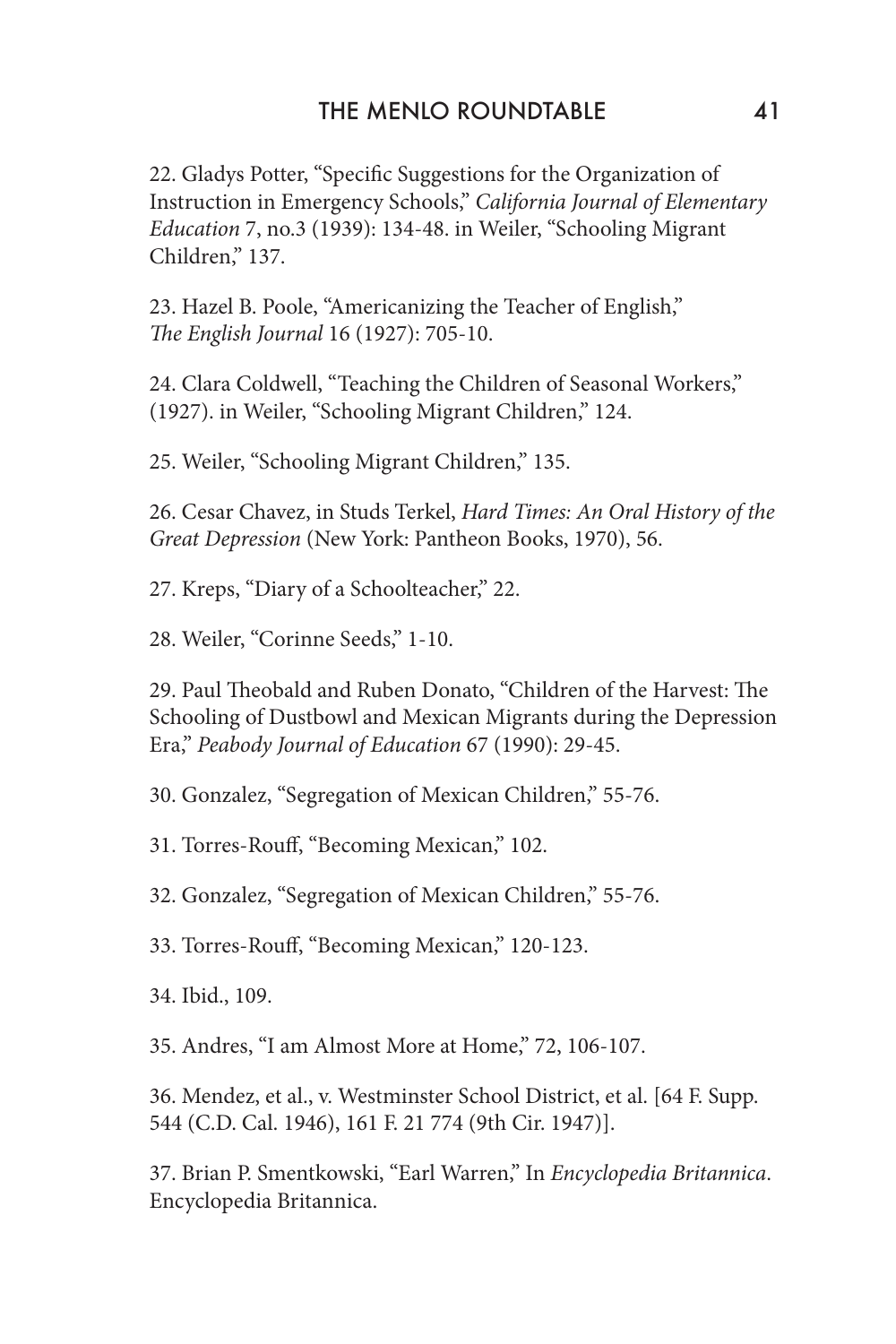# **Bibliography**

# *Primary Sources*

Agency History, Department of Education Records, F3752: California State Archives, Secretary of State Office, Sacramento, California.

Carden, Georgiana. "Georgiana Carden Papers." University of California – Berkeley, Bancroft Library, 1920-46. in Weiler, Kathleen. "Schooling Migrant Children: California, 1920-1940." *History Workshop*, 1994, 117-42.

Coldwell, Clara. "Teaching the Children of Seasonal Workers." 1927. in Weiler, Kathleen. "Schooling Migrant Children: California, 1920- 1940." *History Workshop*, 1994, 117-42.

Cooper, William John. "Biennial Report of the State Department of Education 1927-1928." 1928. in Weiler, Kathleen. "Schooling Migrant Children: California, 1920-1940." *History Workshop*, 1994, 117-42.

Chavez, Cesar in Terkel, Studs. *Hard Times: An Oral History of the Great Depression*. New York, NY: Pantheon Books, 1970.

Dewey, John. "My Pedagogic Creed." *School Journal* 54, (1897): 77-80.

Kreps, Nora E. "Diary of a Schoolteacher in the Imperial Valley." *Survey of Race Relations Collection*, Box 25, Folder 57. Stanford, CA: Hoover Institute Archives, Stanford University, 1924.

*New York Times* (New York, NY). "Urgency of Americanization: Felix Warburg Discusses Methods of Dealing with the Foreign Born." July 6, 1919, 36.

Plyler, Superintendent, Tyler Independent School District v. Doe, 202 U.S. (1982).

Poole, Hazel B. "Americanizing the Teacher of English." *The English Journal* 16 (1927): 705-10.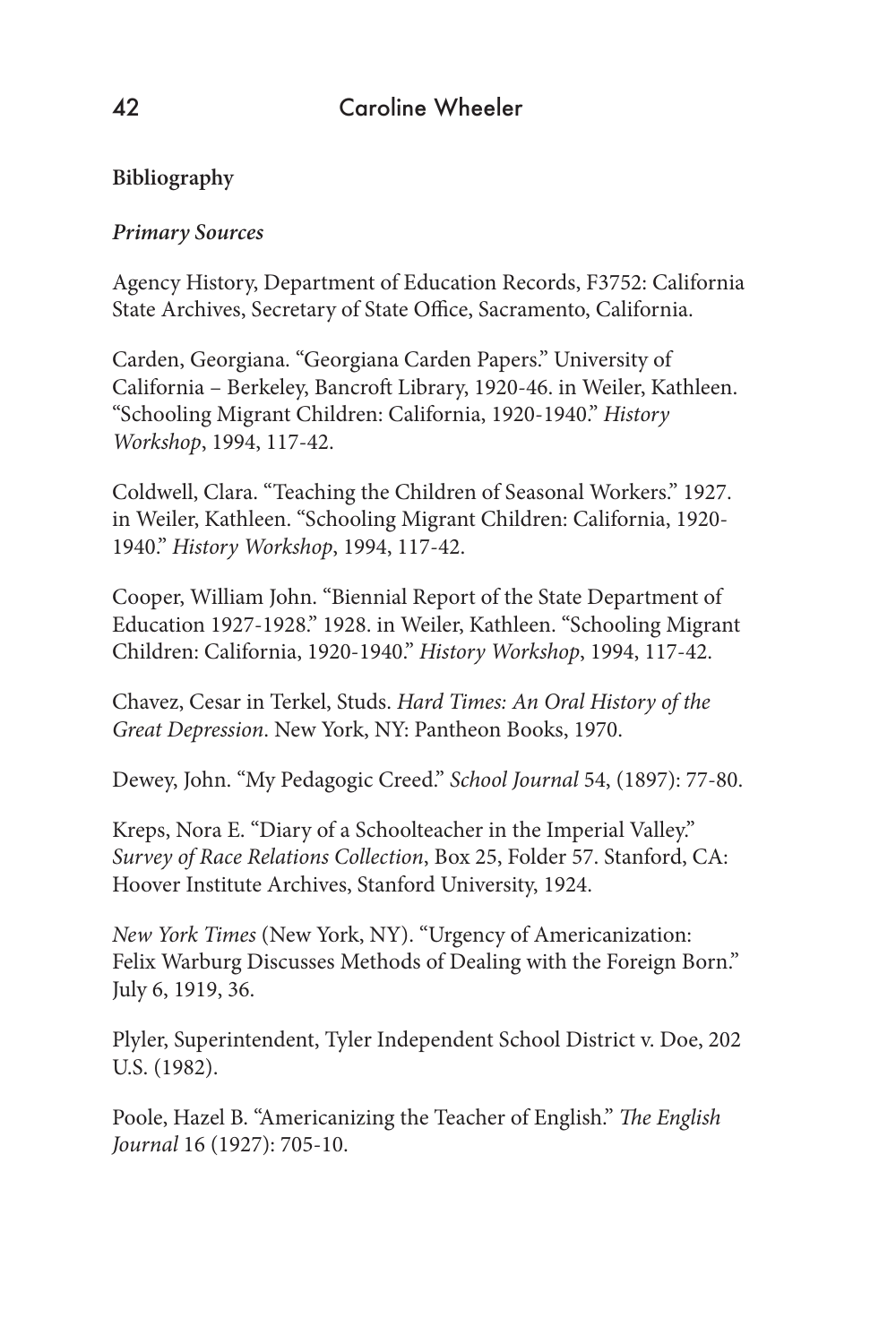Potter, Gladys. "Specific Suggestions for the Organization of Instruction in Emergency Schools." *California Journal of Elementary Education* 7, no.3 (1939): 134-48. in Weiler, Kathleen. "Schooling Migrant Children: California, 1920-1940." *History Workshop*, 1994, 117-42.

Richardson, Ethel. "Doing the Things That Shouldn't Be Done." *The Survey* 56 (1926): 298. in Andres Jr., Benny. "'I Am Almost More at Home with Brown Faces than with White:' An Americanization Teacher in Imperial Valley, California, 1923-1924." *Southern California Quarterly* 93, no. 1 (2011): 69-107.

*San Jose Mercury Herald* (San Jose, CA). "Principals' Club Meets in Gilroy: Will C. Wood Speaks to School Heads of Four Counties." 1922.

### *Secondary Sources*

*A History of Adult Education in California: From the Beginnings to the Twenty-First Century*. Sacramento, CA: California Department of Education, 2005.

Andres Jr., Benny. "'I Am Almost More at Home with Brown Faces than with White:' An Americanization Teacher in Imperial Valley, California, 1923-1924." *Southern California Quarterly* 93, no. 1 (2011): 69-107.

"Barriers to Educational Opportunities for Hispanics in the United States." In *Hispanics and the Future of America: National Research Council (US) Panel on Hispanics in the United States.* Edited by M. Tienda and F. Mitchell. Washington DC, US: National Academies Press, 2006.

Cooper, John Milton, Jr. *Pivotal Decades: The United States, 1900-1920*. New York, NY: W.W. Norton, 1990.

Gonzalez, Gilbert G. "Segregation of Mexican Children in a Southern California City: The Legacy of Expansionism and the American Southwest." *The Western Historical Quarterly* 16 (January 1985): 55-76.

Reisler, Mark. "Always the Laborer, Never the Citizen: Anglo